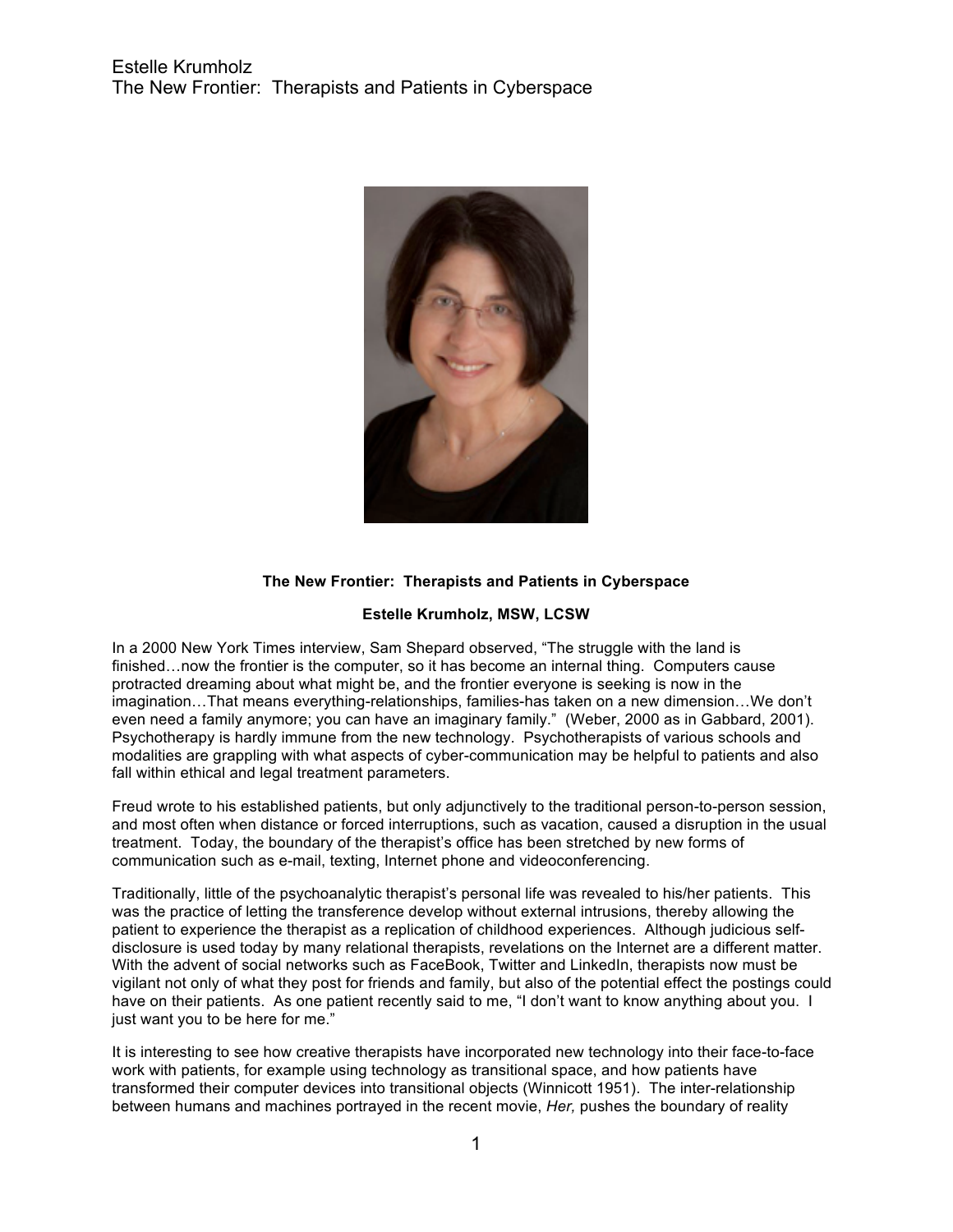# Estelle Krumholz The New Frontier: Therapists and Patients in Cyberspace

between humans and computers. In the future practitioners will need to distinguish between acceptable and unacceptable usage of technology in their practices. I will attempt to address some of these issues.

Jonathan Shedler ( 2006, pg.13) wrote, "The goal of psychoanalytic psychotherapy is to help people become more mindful of their experience in the here and now." In psychoanalytic psychotherapy, the patient and therapist work together in a metaphorical "potential" or "transitional" space, best described as a mixture of the literal and the symbolic, the real and yet unreal; a space where therapist and patient can "play" with feelings and ideas and, together, explore new ways of thinking. Similar to the potential analytic space, computer technology is a mixture of the illusory and the factual, the actual and the inferred. People use the computer, as they do psychotherapy, to gain knowledge about themselves and others, to acquire new perspectives, try on new feelings, educate themselves, fantasize, dream and to experiment with other, albeit temporary, personas.

Use of e-mail presents the potential for confidentiality to be breached. Most therapists don't use encrypted email, and once e-mail leaves the computer it travels through the Internet service provider, where it is retained. As Gabbard observed, "the confidentiality of e-mails is roughly equivalent to the confidentiality of a postcard; after an e-mail is sent it does not disappear, but is traceable and identifiable." (2001, pg. 732)

A relevant issue to consider in cyber dyadic communications is the feelings that may be evoked in the therapist upon receiving sexually charged e-mails. Gabbard wondered, "Was I transgressing a boundary by incorporating e-mail communication into analysis, or was I breaking new ground on the analytic frontier in a constructive and creative way?" (2001, pg. 733)

Computer devices can take on individual meanings. For several years, my patient, Sally, communicated with her boyfriend through text messaging. As one would expect, this kept the relationship stagnant at a safe yet increasingly frustrating distance, and Sally was able to maintain illusions about the relationship that were not in keeping with the reality. In unpacking the text messages during our sessions, these illusions gave way to a more realistic understanding of the relationship. Our sessions illuminated her disappointing childhood relationship with her mother and her unspoken longing for closeness, which had been unattainable.

Several years ago Judd came to psychotherapy. Nothing in his life was good and everyone was a disappointment. Unable to establish himself as an independent young person, Judd hid his feelings of inadequacy and fears of closeness beneath a tough layer of hostility and disdain. He also was a heavy solitary Internet game user, which promoted his powerful, controlling feelings. During the sessions I was determined to maintain a safe, holding environment (Winnicott, 1960) regardless of the fact that in his eyes I was alternately valuable or worthless, smart or moronic. After some time in therapy, Judd insisted on keeping his cell phone with him and on during our sessions, almost as if it were an appendage, explaining that he needed to be available to his mother. I sometimes felt ambushed against my will into a chaotic battle of "I won't give up my cell phone and you can't make me." Judd, in a power struggle, was pitting me against his mother, and I lost.

Winnicott implies that the use of a transitional object is the person's attempt to repair and rework an empathic connection with the primary object." (Dryer & Lijtmaer, pg. 51). Upon reflection, the cell phone served as a transitional object, enabling Judd to hold onto the illusion of being with Mom while simultaneously moving towards greater autonomy.

Dryer and Lijtmaer (2007, pg.55) state that various "domains" or "rooms" on the Internet become a form of transitional space to try on and explore aspects of one's identity. At such sites one can be anonymous and disinhibited. While online, reduced social cues and anonymity, or the illusion thereof, gives one permission to compartmentalize his/her online self and rationalize online behaviors as "this isn't really me." (Joinson, pg. 85, in Gackenbach, Ed. 2007). Several studies have concluded that a large segment of the population experiences disinhibition online in the absence of the visible presence of the other person. (Suler 2004, in Gackenbach, Ed. Pg. 58). This is not unlike the invisible therapist sitting behind the patient on the couch, except that patient and analyst still meet in reality.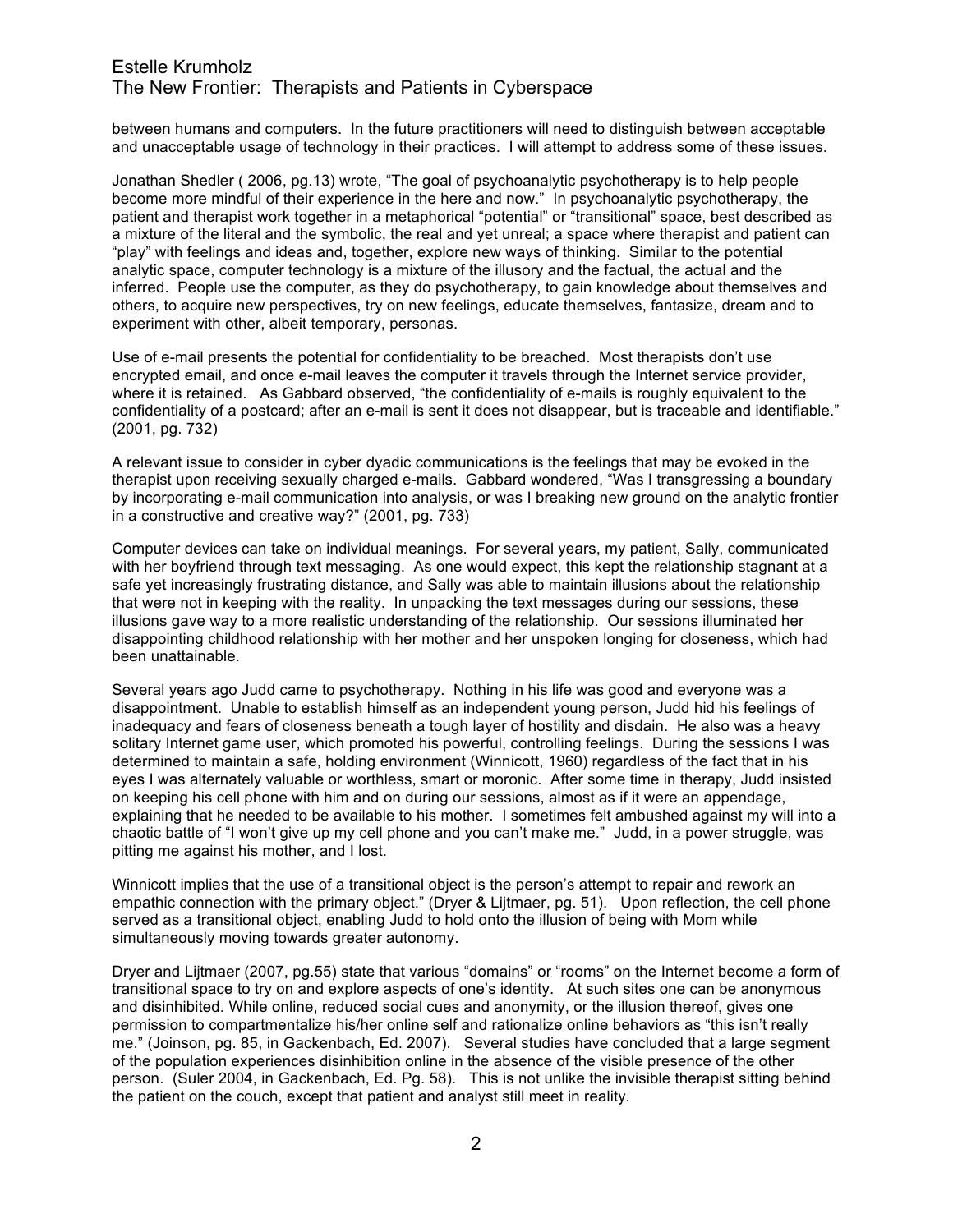# Estelle Krumholz The New Frontier: Therapists and Patients in Cyberspace

How real are Internet relationships? "*Her*," a nominee for best picture and best screenplay in 2014, explores this question. This mildly futuristic story, where the virtual can seem real and reality unreal, , concerns Theodore Twombly, played by Jaoquin Phoenix, a thirty-something, seemingly average, depressed man. Theo lives alone in a trendy, albeit sterile-looking apartment in the impersonal modern glass and steel city of Los Angeles. Commuters with eyes glued to their computer devices are everywhere. Theo is in the process of divorce from his wife, has few friends and appears to be isolated and lonely. He attempts to enliven his humdrum life by playing a 3-D video game with a mean-spirited avatar-like character. He also tries to connect romantically through cybersex, only to find the woman at the other end of the line consumed in her own bizarre fantasy.

Theo lives an "as if" life (Deutsch 1942), going about his daily routine seemingly unaffected by his alienation. His professional work is a continuation of his "as if" life, where he writes "personal" love letters for poetically-challenged people on an on-line service, not surprisingly called BeautifulHandwrittenLetters.com. Although praised for his writing by a co-worker, Theo's personal life lacks vitality and authenticity. For Theodore, the certainty of technology proves safer and more reliable than human relations, so he acquires an artificially intelligent operating system which includes a phone app. This program has a beguiling voice and charm and goes by the name of Samantha, voiced by Scarlet Johansson. Samantha is connected to Theodore in his small, mobile computer device and an attachment between the disembodied Samantha and Theodore takes hold. He carries "her" around with him in his breast pocket, not unlike Judd's cell phone.

Samantha is a composite of Winnicott's (1960) "good enough mother" and Kohut's (1978) self-object. She cheerily wakes Theodore in the morning, reminds him of appointments, encourages him in his endeavors, delights in his accomplishments and is empathic in his disappointments…and demands nothing in return. As a self-object, Samantha is reflective and buoys Theodore's sense of self. Is it any wonder he falls madly in love with her? In this virtual space between real and not real, Theodore learns to feel his emotions and, in paradoxical effect, become more human.

The movie is provocative, romantic, and also unsettling. To what extent can our basic need for attachment be supplied by nonpersons or simulations? The movie demonstrates how real a relationship can feel, even if it remains illusory. Yet the impact of the illusion was huge in helping Theodore move toward real attachment to people.

I recently received an e-mail announcement from a major insurance company advising that it is now including EAP telephone counseling in its services for subscribers. The new world has finally landed on my doorstep. Most therapists would agree that conducting counseling or therapy via the phone or teleconferencing without at least first getting to know the person face-to face is risky.

The complicated issue of which patients might benefit from contact with a therapist via computer technology (e.g. an adolescent who refuses to leave home) and which might be harmed (e.g.. an emotionally and/or thought-impaired high risk person), needs careful consideration of the patient's emotional and physical state of being and the profession's established guidelines of practice.

Electronic modes of computer communication are flush with potential misunderstandings, lost connections, distorted imagery, lapses in real time and lack of eye contact, all of which impair the delicate moment-to-moment happenings in the therapy. Interfacing psychotherapy and digital technology also presents a myriad of concerns related to state and federal laws, confidentiality and insurance coverage, to name but a few issues. Until clear guidelines and rules are established, those who are adventurous nevertheless should proceed cautiously.

For further reading and bibliography:

Anderegg, David, Ph.D. (1989). Playing in developmental psychology and in Psychoanalytic Theory, Psychoanalysis and Contemporary Thought, 12, 535- 564.

Baltake, Joe. (2014). Jonze's "her"/connection: "harold & maude." NYTimes.